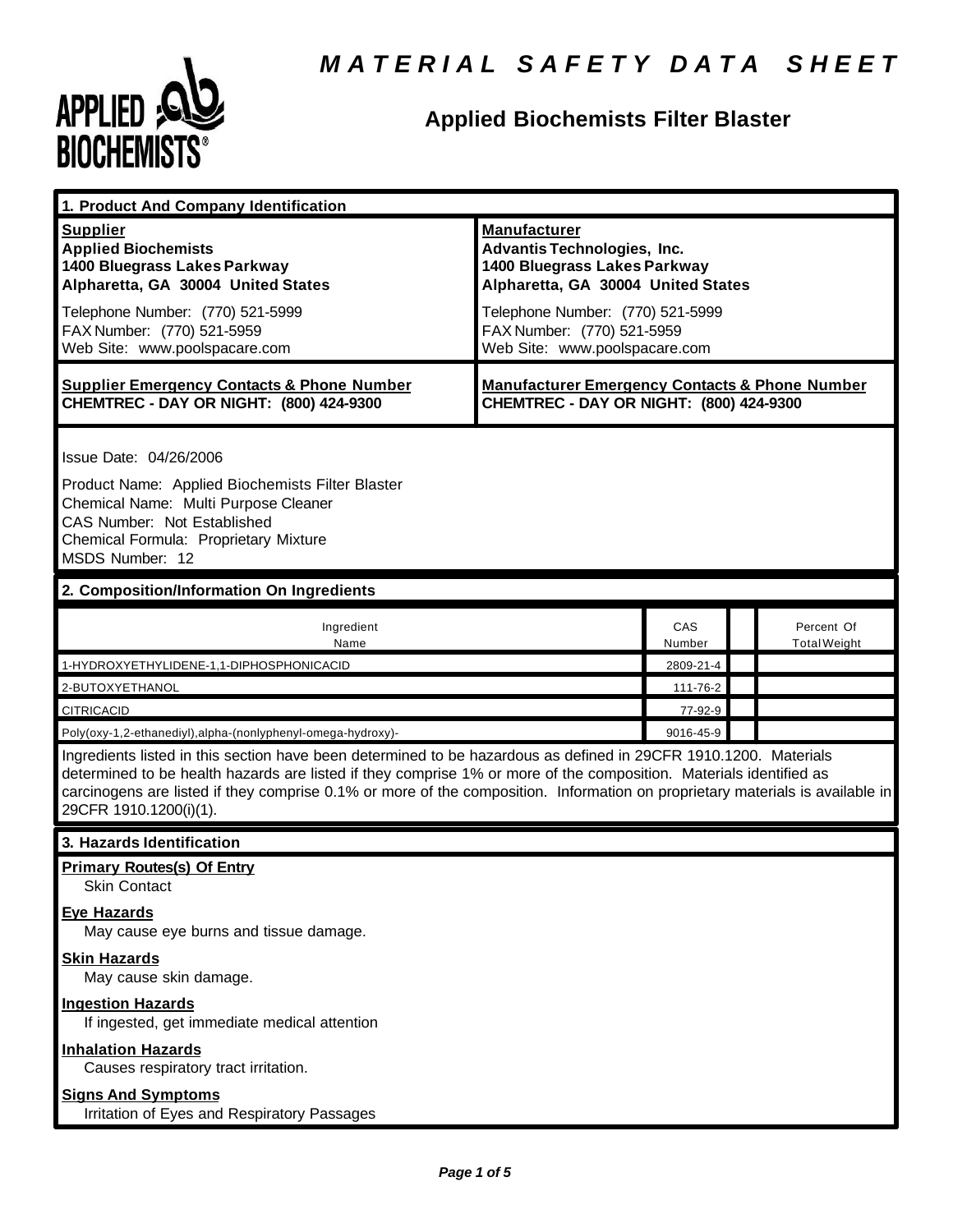### **Applied Biochemists Filter Blaster**

| <b>First Aid (Pictograms)</b>                                                                                                                                                                          |
|--------------------------------------------------------------------------------------------------------------------------------------------------------------------------------------------------------|
|                                                                                                                                                                                                        |
| 4. First Aid Measures                                                                                                                                                                                  |
| <b>Eye</b><br>In case of contact, hold eyelids apart and immediately flush eyes with plenty of water for at least 15 minutes. Get<br>medical attention immediately.                                    |
| <b>Skin</b><br>In case of contact, immediately flush skin with soap and plenty of water. Get medical attention immediately if<br>irritation (redness, rash, blistering) develops and persists.         |
| Ingestion<br>Give Milk, Egg Whites of Baking Soda Immediately. Drink large amounts of water. Contact a physician or poison<br>control.                                                                 |
| <b>Inhalation</b><br>If inhaled, remove to fresh air. Consult a physician. If breathing is difficult, give oxygen.                                                                                     |
| <b>Fire Fighting (Pictograms)</b>                                                                                                                                                                      |
|                                                                                                                                                                                                        |
| 5. Fire Fighting Measures                                                                                                                                                                              |
| Flash Point: 150 °F                                                                                                                                                                                    |
| <b>Extinguishing Media</b><br>In case of fire, use water spray (fog) foam, dry chemical, or CO2.                                                                                                       |
| <b>Fire Fighting Instructions</b><br>Firefighters should wear self-contained breathing apparatus and full protective gear.                                                                             |
| 6. Accidental Release Measures                                                                                                                                                                         |
| Clean up spill immediately. Contain and/or absorb spill with inert material (e.g. sand, vermiculite). Flush spill area with<br>water. Use appropriate containers to avoid environmental contamination. |
| <b>Handling &amp; Storage (Pictograms)</b>                                                                                                                                                             |
| : Denversion                                                                                                                                                                                           |
| 7. Handling And Storage                                                                                                                                                                                |
| <b>Handling And Storage Precautions</b><br>Keep out of reach of children. Store material in a cool and dry place.                                                                                      |

Use safe chemical handling procedures suitable for the hazards presended by this material.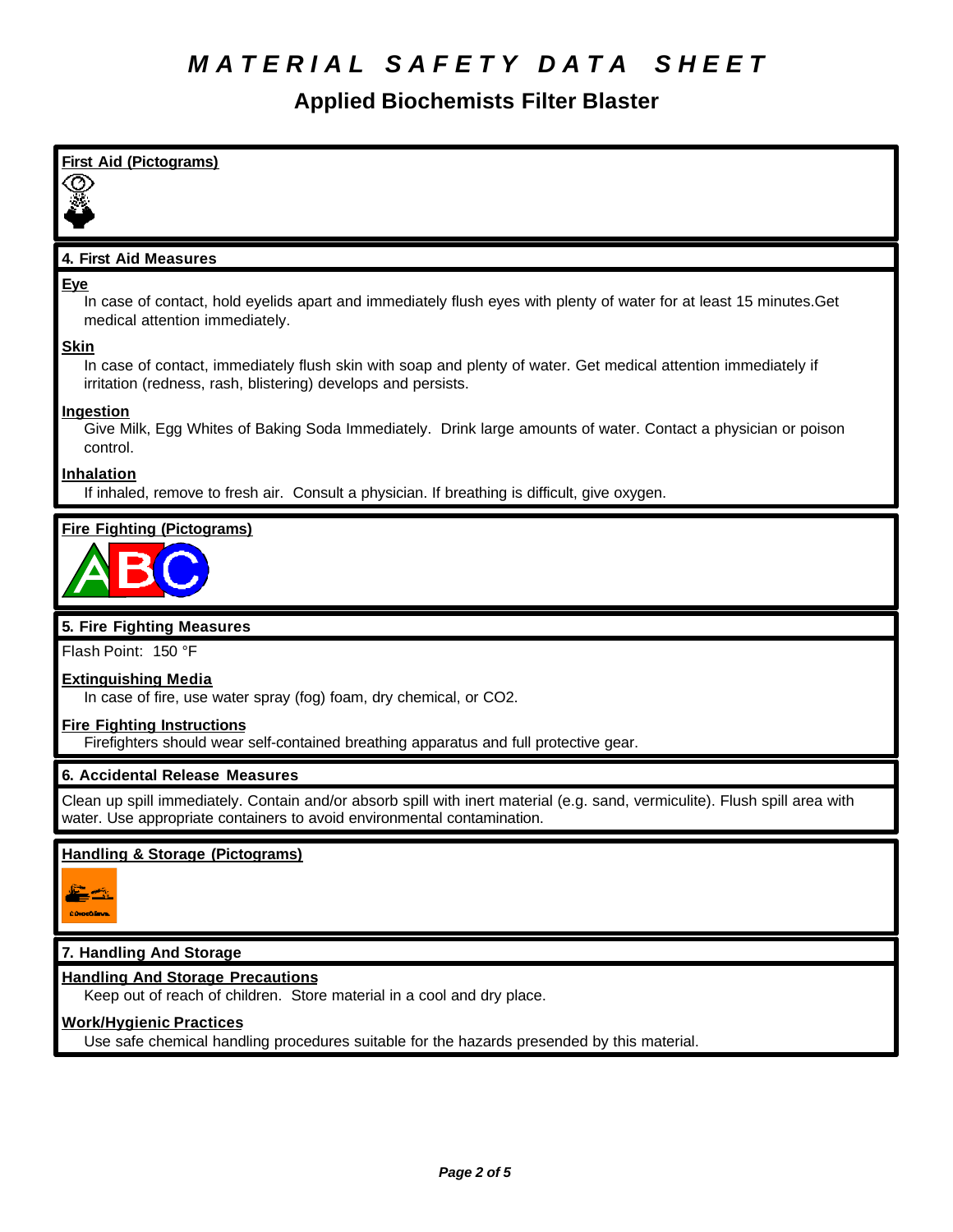### **Applied Biochemists Filter Blaster**

| <b>Protective Clothing (Pictograms)</b>                                                                                                                                                                                                                                                                                                     |
|---------------------------------------------------------------------------------------------------------------------------------------------------------------------------------------------------------------------------------------------------------------------------------------------------------------------------------------------|
|                                                                                                                                                                                                                                                                                                                                             |
| 8. Exposure Controls/Personal Protection                                                                                                                                                                                                                                                                                                    |
| <b>Engineering Controls</b><br>Local exhaust acceptable. Special exhaust not required                                                                                                                                                                                                                                                       |
| <b>Eye/Face Protection</b><br>Safety glasses with side shields or goggles.                                                                                                                                                                                                                                                                  |
| <b>Skin Protection</b><br>Chemical-resistant gloves.                                                                                                                                                                                                                                                                                        |
| <b>Respiratory Protection</b><br>General room ventilation is normally adequate.                                                                                                                                                                                                                                                             |
| <b>Ingredient(s) - Exposure Limits</b><br>2-BUTOXYETHANOL<br>ACGIH TLV-TWA 20 ppm (Skin)<br>OSHA PEL-TWA 50 ppm (Skin)                                                                                                                                                                                                                      |
| 9. Physical And Chemical Properties                                                                                                                                                                                                                                                                                                         |
| <b>Appearance</b><br>Clear liquid                                                                                                                                                                                                                                                                                                           |
| Odor<br>Detergent                                                                                                                                                                                                                                                                                                                           |
| Chemical Type: Mixture<br>Physical State: Liquid<br>Melting Point: n/a °F<br>Boiling Point: 215 °F<br>Specific Gravity: 1.138<br>Molecular Weight: NOT DETERMINED<br>Percent Volitales: NOT DETERMINED<br>Vapor Pressure: 17<br>Vapor Density: 0.6<br>pH Factor: 1-3<br>Solubility: SOLUBLE IN WATER<br>Evaporation Rate: 16.0<br>Corrosive |
| 10. Stability And Reactivity                                                                                                                                                                                                                                                                                                                |
| Stability: STABLE<br>Hazardous Polymerization: WILL NOT OCCUR                                                                                                                                                                                                                                                                               |
| <b>Conditions To Avoid (Stability)</b><br>Avoid contact with strong acids and alkalis                                                                                                                                                                                                                                                       |
| <b>Incompatible Materials</b><br>Acids and Alkalis                                                                                                                                                                                                                                                                                          |
| <b>Hazardous Decomposition Products</b>                                                                                                                                                                                                                                                                                                     |

Oxides of carbon, nitrogen, aldehydes,ketones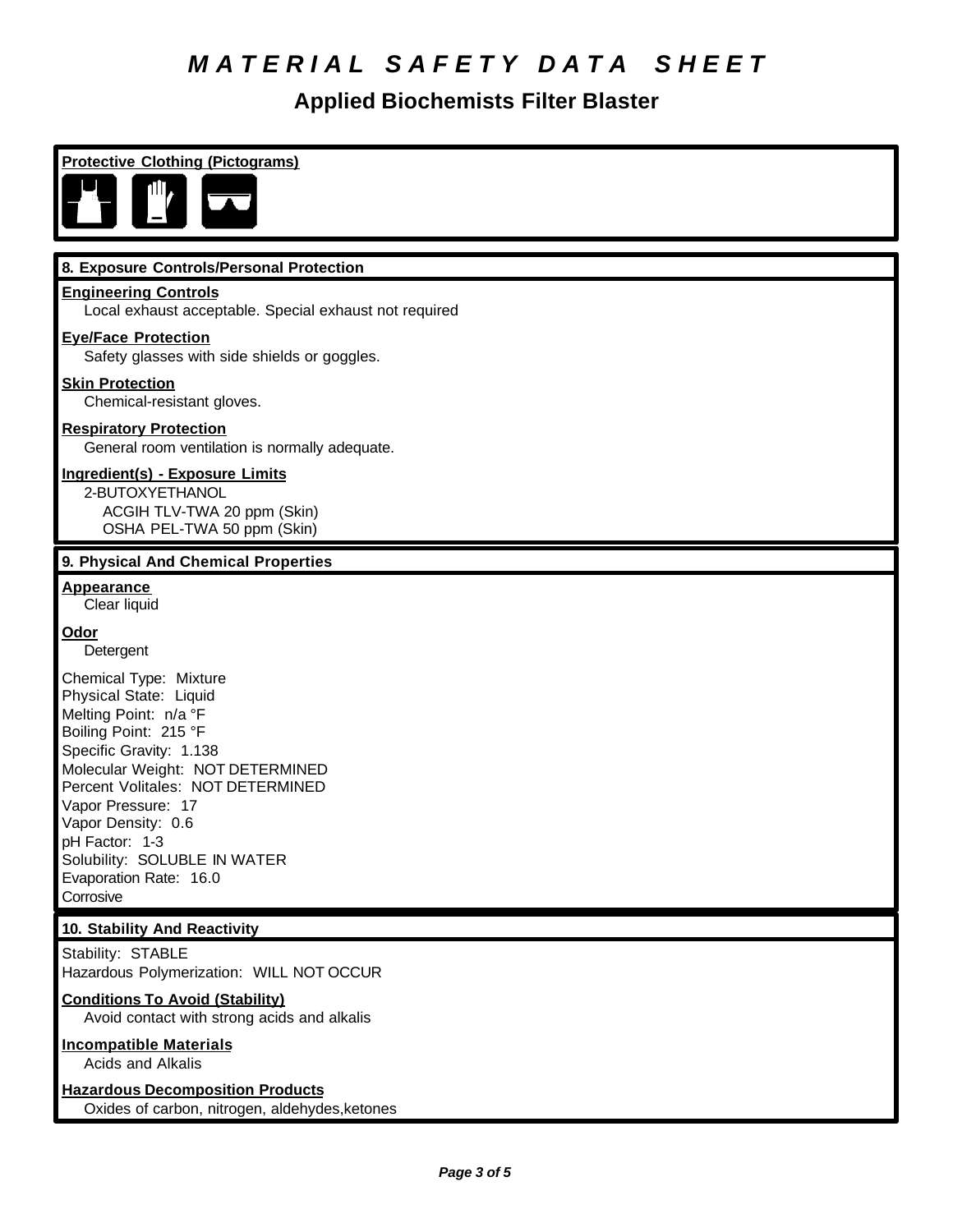### **Applied Biochemists Filter Blaster**

### **11. Toxicological Information Acute Studies** Concentrated product corrosive to skin and mucous membranes **12. Ecological Information** No Data Available... **13. Disposal Considerations** Refer to applicable local, state and federal regulations as well as industry standards. **14. Transport Information Proper Shipping Name** Corrosive Liquid, Acidic, Organic, N.O.S. (1-Hydroxyethylidene-1,1-Diphosphonic Acid) **Hazard Class** 8, PGIII (<=4L Consumer Commodity ORM-D) **DOT Identification Number** UN3265 **Additional Shipping Paper Description** North American Emergency Response Guide No.153 Not regulated by DOT for ground shipments [see exception for material corrosive to steel/aluminum 49CFR 173.154(d)]. **15. Regulatory Information Ingredient(s) - U.S. Regulatory Information** 2-BUTOXYETHANOL SARA Title III - Section 313 Form "R"/TRI Reportable Chemical SARA - Acute Health Hazard SARA - Chronic Health Hazard SARA - Fire Hazard **Ingredient(s) - State Regulations** 2-BUTOXYETHANOL New Jersey - Workplace Hazard New Jersey - Environmental Hazard Pennsylvania - Workplace Hazard Massachusetts - Hazardous Substance New York City - Hazardous Substance **NFPA HMIS 2 1 1 HEALTH 2 FLAMMABILITY 1 REACTIVITY 1 PERSONAL PROTECTION D**

#### **16. Other Information**

**Revision/Preparer Information**

**MSDS Preparer: JHW**